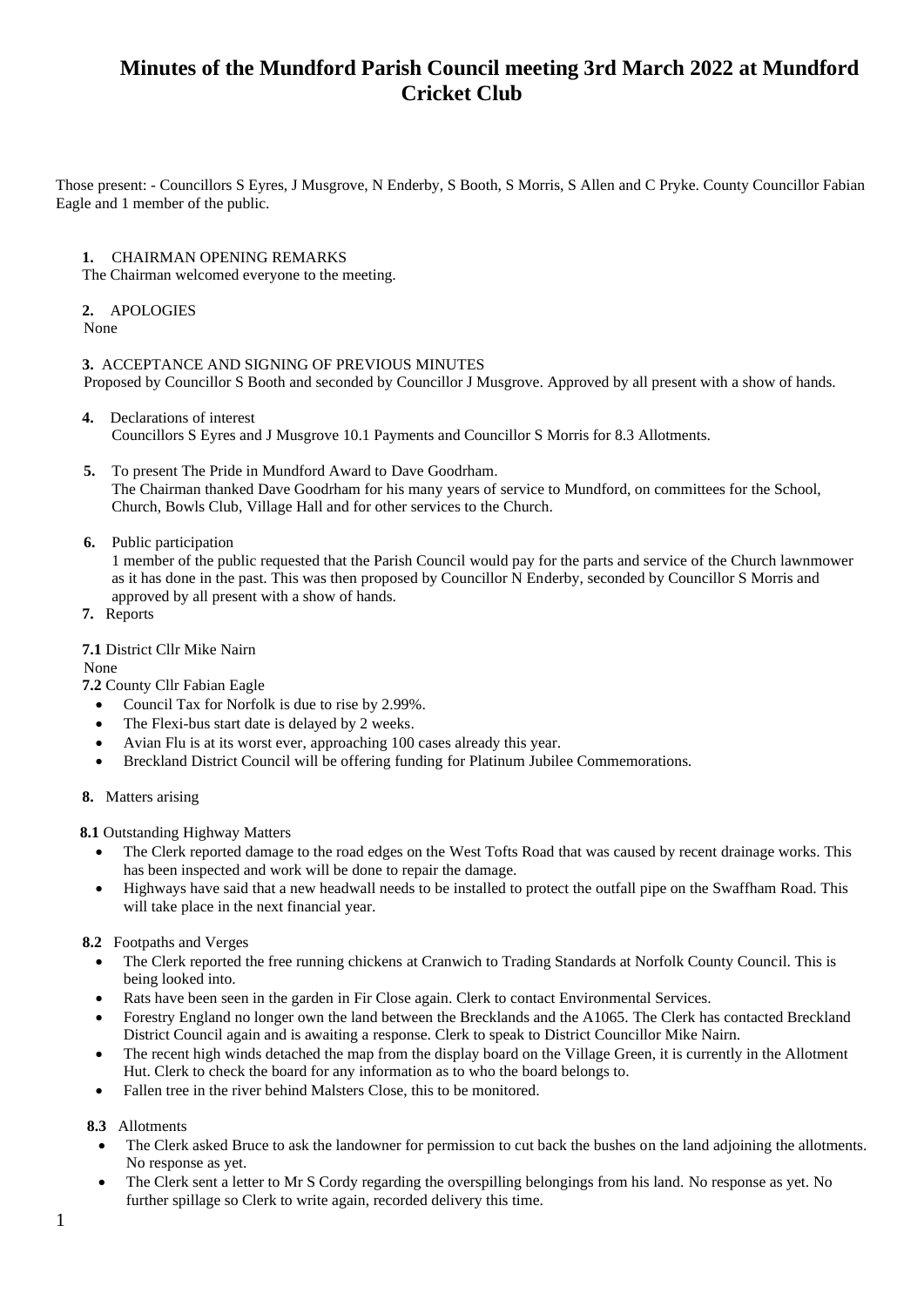• Councillors J Musgrove and S Morris stated that there were a lot of allotment holders working at the allotments the previous weekend.

### **8.4** Allotment Hut

- Councillors J Musgrove and S Morris completed the cladding on the side of the hut and put up the guttering. Unfortunately, a lot of the felt from the roof at the back of the hut was blown off in the recent high winds. This needs to be replaced. Councillor J Musgrove to find prices for materials for the roof and guttering.
- The smart meter/ estimated bills issue is hopefully sorted. The meter is currently sending readings and a case has been raised for a refund.

#### **8.5** Handyman/Gardener

- Retrospective vote for Hamper for Bruce. Proposed by Councillor N Enderby, seconded by Councillor S Morris and approved by all present with a show of hands.
- The HR company that was recommended by NALC have produced a new/updated contract at the cost of £100 excluding vat. Retrospective vote, proposed by Councillor S Allen, seconded by Councillor N Enderby and approved by all present with a show of hands The contract had been emailed to all Councillors. It was decided to amend several items in the contract and for all Councillors to review it again and to contact the Clerk early next week with any other suggestions for changes.

### **8.6** Parish Office

- The blinds were fitted on February 23rd.
- The migration with Cloudy IT started on Thursday but there were issues with the email which involved them needing access to the laptop on Friday and Monday mornings.
- Discussed the Clerk taking an End of Financial Year course. Proposed by Councillor J Musgrove, seconded by Councillor S Morris and approved by all present with a show of hands.
- Discussed membership of NALC and Norfolk Parish Training and Support (NPTS). It was decided to continue with NALC but not NPTS. Proposed by Councillor J Musgrove, seconded by Councillor C Pryke and approved by all present with a show of hands.

#### **8.7** Litter Bin and Dog Bin

- The Clerk contacted Lynford Hall, offering them the dog bin but no response yet, Clerk to email again.
- The rubbish bin by the school and bus shelter has rotted at the base and needs replacing. A new bin to be purchased. Proposed by Councillor S Booth, seconded by Councillor N Enderby and approved by all present with a show of hands. Councillor J Musgrove to look at the bins to find the most suitable.
- A request has been made for a dog bin to be put in Fir Close, the Clerk is looking into this, contacting Breckland District Council to ask about the possibility of collection.

#### **8.8** Councillor Vacancies

- The Councillors discussed the Denver co-option policy and voted to replace the existing policy with this one. Proposed by Councillor S Morris, seconded by Councillor SC Pryke and approved by all present with a show of hands.
- Clerk to prepare some information about the role of a Parish Councillor for the website.

# 8.9 Queen's Platinum Jubilee

- Following the meeting at The Cricket Club on February  $10<sup>th</sup>$  it was decided that the Parish Council would buy bunting, a large flag and small flags for the Jubilee celebrations. A budget of £300 was agreed. Proposed by Councillor J Musgrove, seconded by Councillor S Morris and approved by all present with a show of hands.
- The Clerk has ordered the bench and Realise Futures have offered free delivery, a saving of £80. It was decided to obtain 3 quotes for a concrete pad to put the bench on. Clerk to do this.
- Highways have stated that there is a need for a cultivation license for the memorial tree, the Clerk has emailed Norfolk County Council about this and is awaiting a response.
- Councillor S Allen asked about how to organise road closure permission for street parties. Clerk to look into this.

#### **8.10** War Memorial

- No response as yet from H Brett and Son at Watton. Clerk to contact again.
- The Councillors discussed the idea of a remembrance bench, looking at images. Clerk to research further.
- Poppy wreaths to be removed this month, Councillor J Musgrove to put the Parish Council wreath at the Lancaster Bomber site.

#### **8.11** HM Lord Lieutenant's Memorial Plaque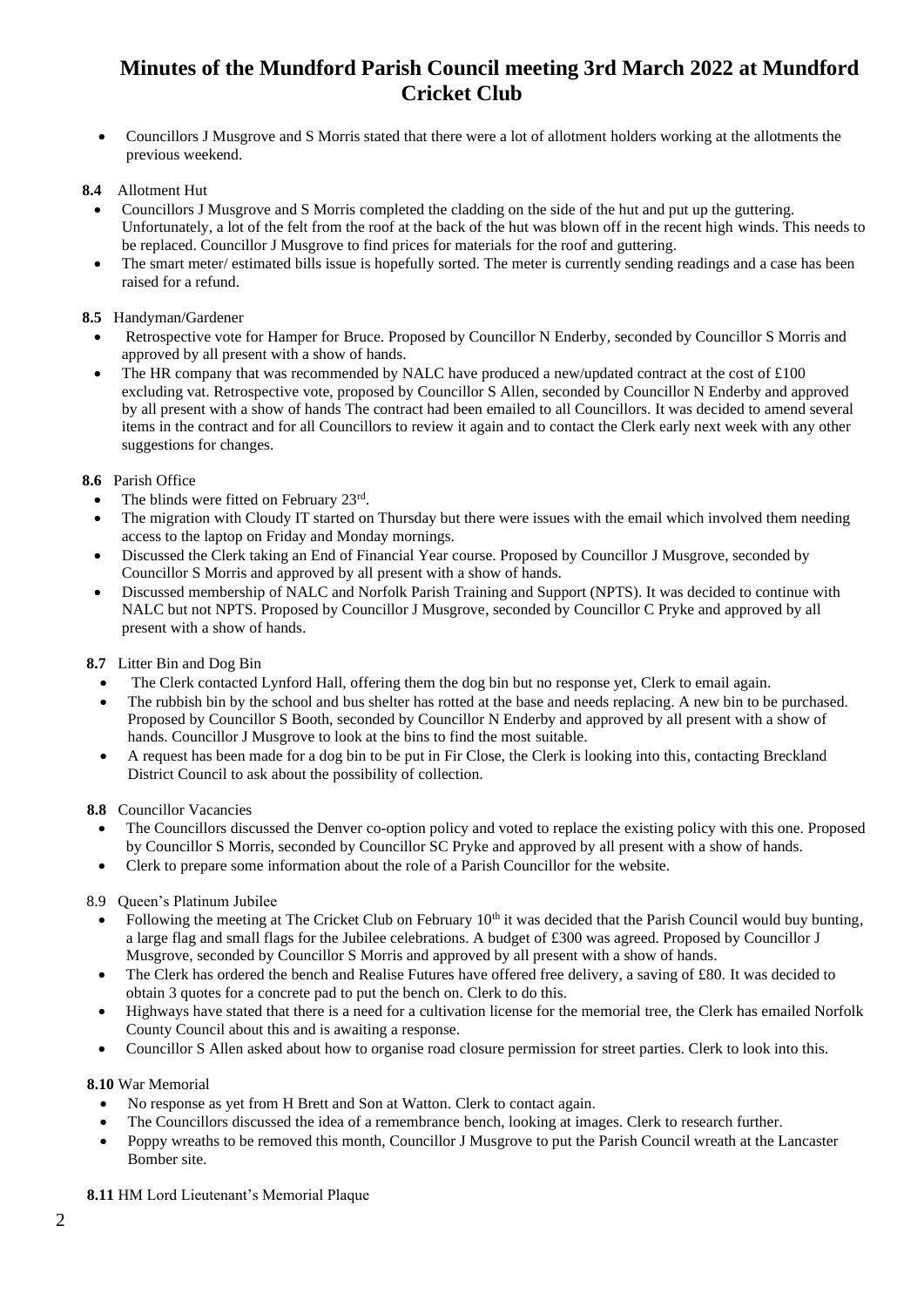- Councillors S Eyres and S Morris to put the plaque in place this weekend. Clerk to contact Healthcare Homes to inform them of the timing.
- **9.** Correspondence
- The Parish Council discussed extending the zig zag lines on the road outside the school, to the Rectory, to make it safer to cross the road. Clerk to contact Highways for information.
- The proposed idea of setting up a food bank in the village will not be going any further, on advice from a local food bank charity.
- A resident has asked if there will be a STANTA tour this year. Clerk to contact STANTA.
- A resident has expressed an interest in becoming a Councillor, Clerk has explained about the changes to co-option policy and will get back to her when forms are available.
- Breckland District Council has approved the Community Car Scheme Grant Application.
- There was a litter picking session on February 23rd March. 12 people attended and 15 bags of litter were collected.
- The Parish Council received a thank you card from the Hayden family.

 **10.** Payments

|                                                                  |  | <b>Payments for February 2022 Invoices</b> |                                                            |                                                     |                                            |                                                                                |                            |       |
|------------------------------------------------------------------|--|--------------------------------------------|------------------------------------------------------------|-----------------------------------------------------|--------------------------------------------|--------------------------------------------------------------------------------|----------------------------|-------|
|                                                                  |  |                                            |                                                            | The following payments were authorised on March 4th |                                            |                                                                                |                            |       |
|                                                                  |  |                                            |                                                            |                                                     |                                            |                                                                                |                            |       |
|                                                                  |  |                                            |                                                            | <b>Current A/C</b>                                  |                                            | 15001.09                                                                       |                            |       |
|                                                                  |  |                                            |                                                            | <b>Petty Cash</b>                                   |                                            | 123.03                                                                         |                            |       |
| <b>Balance for February 2022</b>                                 |  |                                            |                                                            |                                                     |                                            | 15124.12                                                                       |                            |       |
|                                                                  |  |                                            |                                                            |                                                     |                                            |                                                                                |                            |       |
|                                                                  |  | Minus the following direct debits          |                                                            |                                                     |                                            |                                                                                |                            |       |
| E-On Street Lighting                                             |  |                                            |                                                            |                                                     |                                            |                                                                                |                            |       |
| XLN- sim only                                                    |  |                                            |                                                            |                                                     |                                            | £12.00                                                                         |                            |       |
| <b>Everflow Water Rates</b>                                      |  |                                            |                                                            |                                                     |                                            | £10.57                                                                         |                            |       |
| BT- Office phone and broadband                                   |  |                                            |                                                            |                                                     |                                            | £46.94                                                                         |                            |       |
| BT Sim only Feb and March                                        |  |                                            |                                                            |                                                     | £17.16                                     |                                                                                |                            |       |
| OPUS Energy - Allotment Hut Electrics                            |  |                                            |                                                            |                                                     |                                            | £19.10                                                                         |                            |       |
| <b>OPUS Energy - Office Electrics</b>                            |  |                                            |                                                            |                                                     |                                            |                                                                                |                            |       |
| <b>Total Direct Debits</b>                                       |  |                                            |                                                            |                                                     |                                            | £105.77                                                                        |                            |       |
|                                                                  |  |                                            |                                                            |                                                     |                                            |                                                                                | <b>Petty Cash Receipts</b> |       |
| Plus the following bank receipts                                 |  |                                            |                                                            |                                                     |                                            |                                                                                |                            |       |
|                                                                  |  |                                            |                                                            |                                                     |                                            |                                                                                |                            |       |
|                                                                  |  |                                            |                                                            |                                                     |                                            |                                                                                |                            |       |
|                                                                  |  |                                            |                                                            |                                                     |                                            |                                                                                |                            |       |
|                                                                  |  |                                            |                                                            |                                                     |                                            |                                                                                |                            |       |
|                                                                  |  |                                            |                                                            |                                                     |                                            |                                                                                |                            |       |
| <b>Total Income</b>                                              |  |                                            |                                                            |                                                     |                                            | £0.00                                                                          |                            | £0.00 |
| <b>Balance after Direct Debits and Income</b>                    |  |                                            |                                                            |                                                     | £14,895.32                                 |                                                                                |                            |       |
| <b>Payment Method</b><br>Description                             |  |                                            |                                                            |                                                     |                                            |                                                                                | Total                      | Total |
| <b>BACS</b>                                                      |  |                                            |                                                            | J Musgrove- materials for Allotment Hut             |                                            |                                                                                | £37.55                     |       |
| <b>BACS</b>                                                      |  |                                            | J Musgrove- B&Q voucher for Mundford Pride Award<br>£50.00 |                                                     |                                            |                                                                                |                            |       |
| <b>BACS</b>                                                      |  | S Eyres- gifts for B McIsaac               |                                                            |                                                     |                                            |                                                                                | £67.85                     |       |
| <b>BACS</b>                                                      |  | WEL medical-defib pads x2                  |                                                            |                                                     |                                            |                                                                                | £103.02                    |       |
| <b>BACS</b>                                                      |  |                                            |                                                            | Westcotec-streetlight maintainance                  |                                            |                                                                                | £59.23                     |       |
| <b>BACS</b>                                                      |  | A Shepherd - Community Car scheme          |                                                            |                                                     |                                            | £300.00                                                                        |                            |       |
| <b>BACS</b>                                                      |  | Cloudy IT - cloud storage                  |                                                            |                                                     |                                            |                                                                                | £9.60                      |       |
| <b>BACS</b>                                                      |  |                                            |                                                            |                                                     | Mundford Primary Academy- Grant for bench  |                                                                                | £200.00                    |       |
| <b>BACS</b>                                                      |  | Citizens Advice Bureau Brandon - donation  |                                                            | £50.00                                              |                                            |                                                                                |                            |       |
| <b>BACS</b>                                                      |  |                                            |                                                            |                                                     | Citizens Advice Bureau Thetford - donation |                                                                                | £50.00                     |       |
| <b>BACS</b>                                                      |  |                                            |                                                            | Air Ambulance- donation<br>£50.00                   |                                            |                                                                                |                            |       |
| <b>BACS</b>                                                      |  | Staff wages                                |                                                            |                                                     |                                            |                                                                                | £828.09                    |       |
|                                                                  |  |                                            |                                                            |                                                     |                                            |                                                                                |                            | £0.00 |
| <b>Total BACS payments made</b>                                  |  |                                            |                                                            |                                                     |                                            | £1,805.34                                                                      |                            |       |
| <b>Balance in Community Account for March 2022</b><br>£13,089.98 |  |                                            |                                                            |                                                     |                                            |                                                                                |                            |       |
| <b>Balance in Savings Account</b>                                |  |                                            |                                                            |                                                     |                                            | £25,882.22                                                                     |                            |       |
| <b>Balance in Petty Cash</b>                                     |  |                                            |                                                            |                                                     |                                            | £123.03                                                                        |                            |       |
|                                                                  |  |                                            |                                                            |                                                     |                                            | (Ring Fenced moneys Chilzone £1592.96 and £996.50 for outdoor sports and Play) |                            |       |

**(Ring Fenced moneys Chilzone £1592.96 and £996.50 for outdoor sports and Play)**

**10.1** Payments and Cheques for the February invoices

• Proposed by Councillor S Morris, seconded by Councillor N Enderby and approved by 5 Councillors with a show of hands.